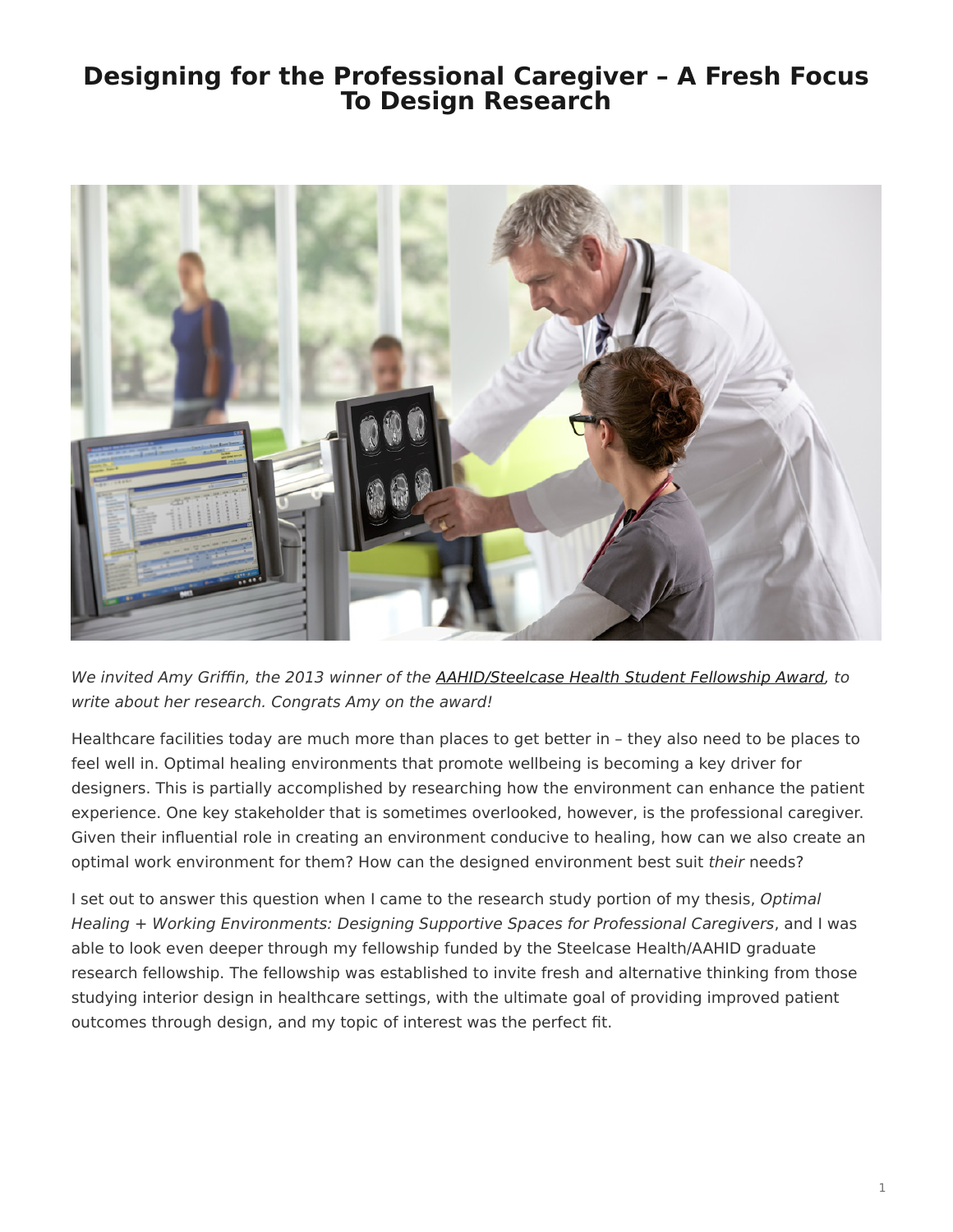It was not easy finding scholarly sources about professional caregivers and the designed environment, but I was eventually able to find several eye-opening studies that reported the effects of the healthcare environment on professional caregiver productivity and satisfaction. A number of the studies found that the physical environment can influence the quality of patient care as well. This research led me to my ultimate conclusion: if an environment is designed to support professional caregivers' well-being, promote their productivity, and boost their satisfaction, those benefits will then trickle down to their patients as well.

## **DESIGNING SUPPORTIVE SPACES FOR PROFESSIONAL CAREGIVERS**

The foundation for my research study was the [Optimal Healing Environment \(OHE\) Model.](http://www.samueliinstitute.org/research-areas/optimal-healing-environments/ohe-framework.html) The term was coined by the Samueli Institute in 2002 to define an environment where every aspect of healthcare (relational, physical, spiritual, medicinal, etc.) come together to heal a person. The model consists of several domains which provide guidelines for healthcare facilities. As an interior design student, I focused my research on the OHE's Building Healing Spaces domain. This domain has several components: architecture, lighting, color, artwork, nature, water, music, and aroma. My research focused on the first five components and how these impact professional caregivers' well-being, satisfaction, and productivity in a cancer center setting.

The research process began with 16 hours of observation in which I sat in key areas of the cancer center (the CT area, several nurses stations, the medical oncology clinic, the radiation oncology clinic, the chemotherapy infusion suite, and a staff break-room) and noted professional caregiver behavior and how their work environment affected their routine. I then conducted individual interviews with the cancer center administrator, four nurses, and one counselor. The observations and interviews revealed several key design considerations:

- Professional caregivers should be located close in proximity to their colleagues for easy communication, but have adequate space to do their own work.
- Professional caregiver work stations and patient care areas should provide adequate storage for supplies and supply stock should be close at hand.
- Professional caregiver work stations should be located in close proximity to patient care areas as to avoid constantly walking long distances.
- Professional caregivers appreciate color in their work spaces and natural artwork.
- Professional caregivers desire control over lighting
- Professional caregivers desire a place of respite with privacy from patients to relax for breaks (which usually just consists of their 30 minute lunch, if they're lucky).

In a nut shell, this study highlights the powerful opportunity designers have to create environments that enhance the well-being of patients, visitors, and professional caregivers. Some design teams are stepping ahead of the curve and inviting nurses and other professional caregivers to be a part of the design process. It is the professional caregivers' expertise that helps assure the environment is comfortable for patients, accommodating for visitors, and efficient for professional caregivers. By meeting the needs of all users, designers can truly create a healing environment.